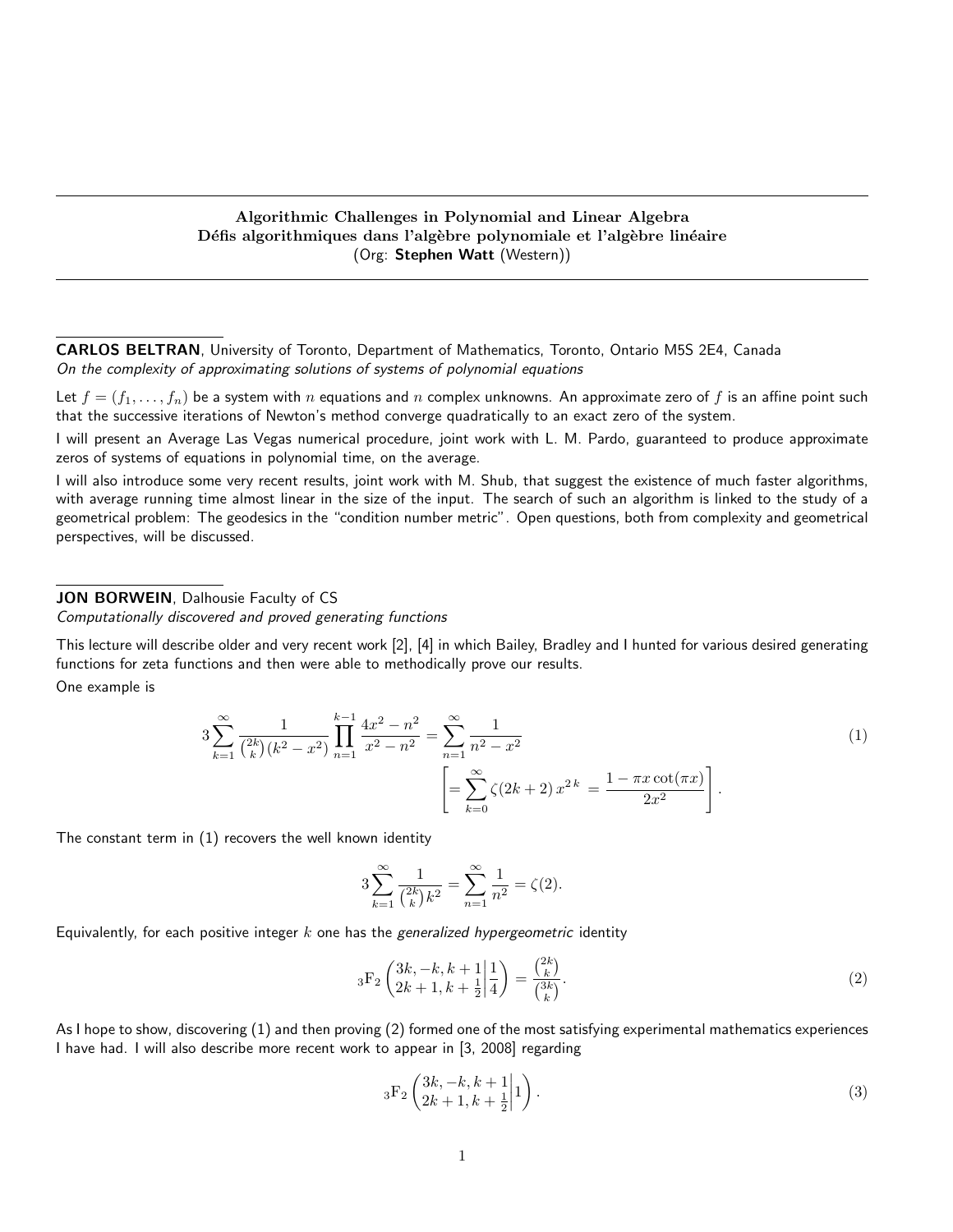#### References

- [1] D. H. Bailey and J. M. Borwein, *Experimental Mathematics: Examples, Methods and Implications*. Notices Amer. Math. Soc. 52(2005), 502–514.
- [2] David Bailey, Jonathan Borwein and David Bradley, Experimental Determination of Apéry-type Formulae for  $\zeta(2n+2)$ . Experiment. Math. 15(2006), 281–289. [D-drive Preprint 295]
- [3] Jonathan M. Borwein and David H. Bailey, Mathematics by Experiment: Plausible Reasoning in the 21st Century. A. K. Peters, Natick, MA, 2004; second extended edition, 2008.
- [4] Jonathan M. Borwein, David H. Bailey and Roland Girgensohn, Experimentation in Mathematics: Computational Paths to Discovery. A. K. Peters, Natick, MA, 2004.

JACQUES CARETTE, McMaster University, Department of Computing and Software Algorithm families, or how to write less code that does more

Program families are well-known in software engineering, and generic algorithms are pervasive in computer algebra. Nevertheless, in computer algebra libraries, one finds an inordinate amount of code duplication, even at the level of named algorithms. Some techniques are already in use to deal with this issue, with C++ template programming in common use in Linbox and post-facto extensions in Aldor.

By combining ideas from program families and generic algorithms, a careful study of the variations of well-known algorithms allows us to re-unite these offshoots back into a coherent family, where all members find their place. This talk will mostly concentrate on showing how many dimensions exist in simple families of algorithms, with LU decomposition being the guiding example. While previous work has clearly documented between 4 and 6 dimensions, we have discovered at least 19 separate "dimensions of variation" in that same family. As time permits, we will show that our chosen implementation method (higherorder modules of code generators in MetaOCaml) possesses some technical advantages over other solutions.

This is joint work with Oleg Kiselyov.

Various claims about the reliability of such algorithms depend on bounds for the expected nullity of various "block Hankel" matrices. These are matrices that are generated using a matrix  $A\in F^{N\times N}$  with entries in a field F — generally part of the input for the given problem — as well as blocks of vectors  $u,v\in F^{N\times k}$  that are randomly generated. Given  $A$ ,  $u$ , and  $v$ , the  $(i,j)$ -th block of the matrix that is of interest is the  $k \times k$  matrix  $u^T A^{i+j} v.$ 

Bounds on the nullity of such matrices are now available in a reasonably general case, namely, that the number of nontrivial invariant factors of the matrix  $A$  is less than the "blocking factor"  $k$ . In this talk I will sketch a proof that this assumption about invariant factors is not, in fact, necessary: Useful bounds on the nullity of the above block Hankel matrices can be obtained for arbitrary matrices  $A \in \mathsf{F}^{N \times N}$ .

WAYNE EBERLY, Department of Computer Science, University of Calgary On the Reliability of Block Wiedemann and Lanczos Algorithms—Another Piece of the Puzzle

Block Wiedemann and Lanczos algorithms are now available as part of the Linbox package. These have been proved to be reliable in limited cases, or more generally if matrix preconditioners are used to avoid pathological inputs. On the other hand, considerably simpler heuristics (based on the same ideas) have been used with considerable success for various numbertheoretic computation. This motivates work to generalize the proofs of reliability that we now have by weakening or eliminating assumptions about the input upon which these proofs currently depend.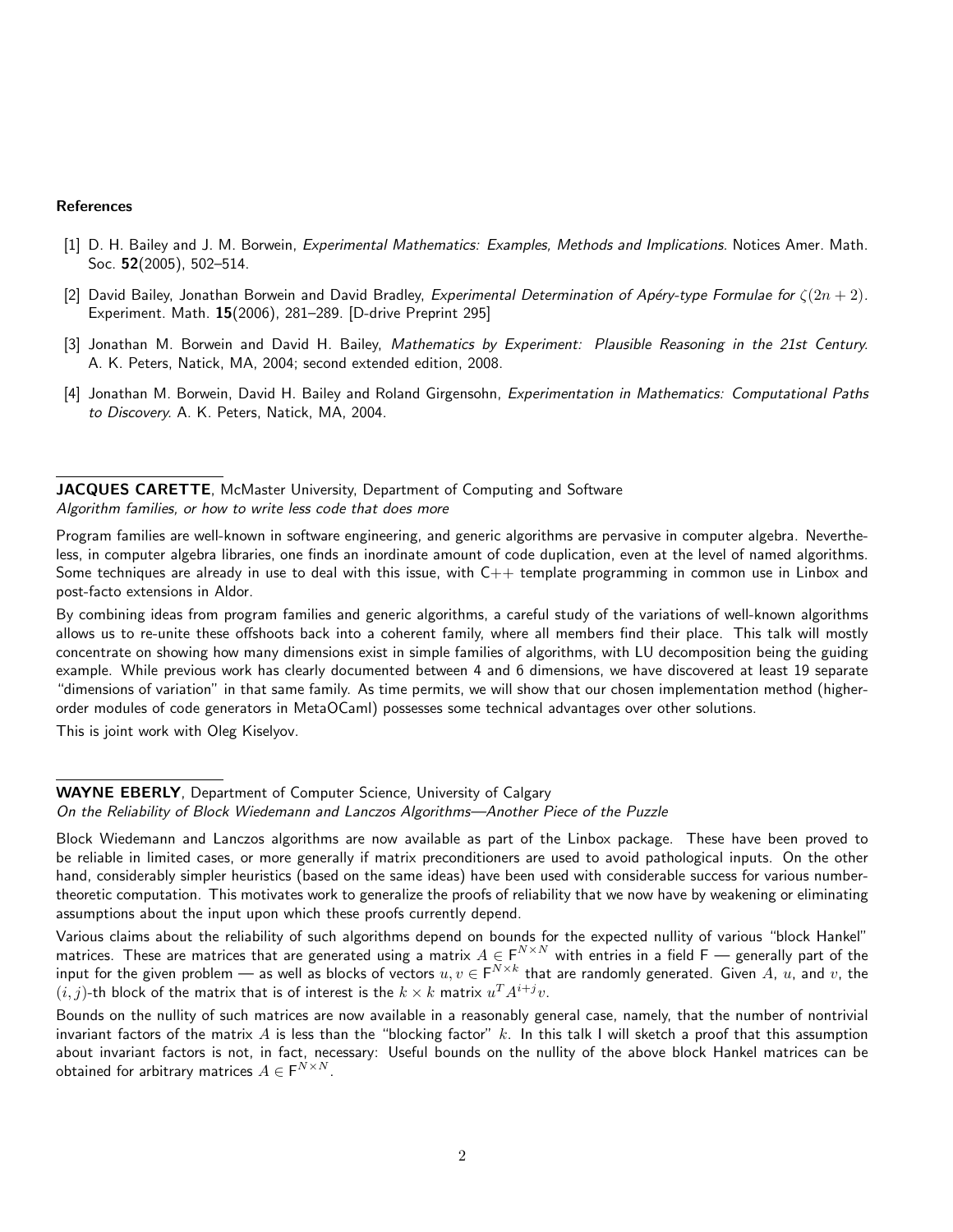## WILLIAM M. FARMER, McMaster University, Hamilton, ON Formalizing the Context in Computational Mathematics

The set of vocabulary, background assumptions, and rules that govern an application of mathematics is called its context. The context of an application in deductive mathematics is traditionally formalized as an axiomatic theory in which mathematical knowledge is represented declaratively as a set of axioms. The context of an application in computational mathematics is often formalized as an algorithmic theory in which mathematical knowledge is represented procedurally as a set of algorithms. The background assumptions of an algorithmic theory and the specifications of the algorithms are usually not an explicit part of an algorithmic theory.

As a result, an algorithmic theory can be used to perform computations, but it cannot be used to understand what the results of the computations mean. A biform theory can represent mathematical knowledge both declaratively and procedurally. In particular, it can include algorithms equipped with precise specifications of their input-output relationships. In this talk, we will explain what a biform theory is and how a biform theory can be used to formalized the context in computational mathematics. We will also briefly introduce Chiron, a general-purpose logic based on set theory that is especially well-suited for expressing biform theories.

## MARK GIESBRECHT, University of Waterloo, Waterloo, Ontario, Canada New Algorithms for Lacunary Polynomials

Some of the most compelling theoretical work in computer algebra of the past decade has been on computations with lacunary or super-sparse polynomials. Computer algebra systems (and mathematicians!) are good at representing multivariate polynomials of very high degree but only a few terms in the form of a linked list of coefficient/exponent tuples. However, the repertoire of algorithms for computing with polynomials in this representation is limited, and the area is fraught with intractable problems. Recent work of Lenstra, Kaltofen and Koiran has extended the reach of fast algorithms. We seek here to further augment the available toolkit.

We give new algorithms for two important problems. First, we give an algorithm to interpolate an unknown integer polynomial in the sparsest shifted power basis. We assume that we are given a function or "black box" for evaluating that polynomial at a point modulo a prime or at a (complex) root of unity. Second, the question of functionally decomposing a univariate polynomial is investigated when the input is lacunary. A new algorithm is proposed to compute sparse decompositions. Some interesting connections are noted to long-standing open problems studied by Erdős, Schinzel and others.

This is work with Daniel Roche (Waterloo).

## MICHAEL JACOBSON, University of Calgary

Computing the Regulator of a Real Quadratic Field

The regulator is an important invariant of a real quadratic number field, due to its close connection to fundamental solutions of the Pell equation and to cryptographic applications using such fields. We will describe state-of-the-art methods for computing the regulator that are effective for fields with discriminants as large as 100 decimal digits. These methods use the index-calculus strategy, and as such require time-consuming linear algebra calculations over the integers, which will be highlighted in this talk.

Combinatorial Design Theory is a rich source of challenging systems of polynomial equations, mainly of dimension zero. We will describe some classes of such systems as well as some of the different methods that are used to tackle them. These methods

ILIAS KOTSIREAS, Wilfrid Laurier University, 75 University Avenue West, Waterloo, Ontario N2L 3C5, Canada Systems of Polynomial Equations in Combinatorial Design Theory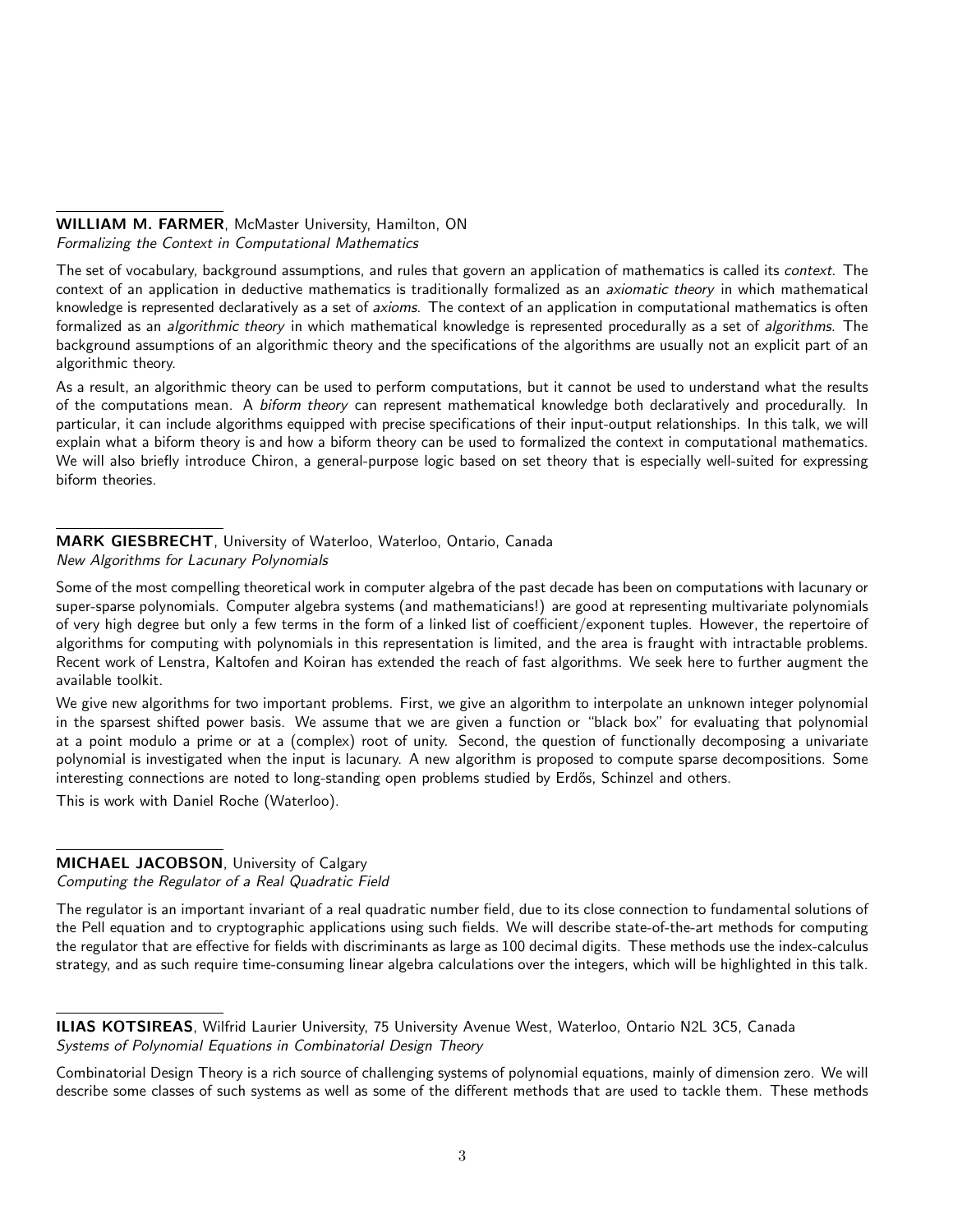come from different disciplines, such as Computer Algebra, Artificial Intelligence, Combinatorics and Discrete Mathematics, while Supercomputing is often a useful aid.

## GEORGE LABAHN, Cheriton School of Computer Science Conditioning of the Generalized Hankel Eigenvalue Problem

Problems such as the construction of a sparse black box polynomial and finding poles of Padé approximants are examples of a generalized eigenvalue problem for Hankel matrices. In this talk we discuss the the numerical issues that come up when such problems are given in fixed precision arithmetic. A basic tool in this study is information on the condition number of Vandermonde matrices with complex entries.

This is joint work with B. Beckermann and G. Golub.

## SONGXIN LIANG, University of Western Ontario

## A New Maple Package for Solving Parametric Polynomial Systems

A new Maple package RootFinding[Parametric] for solving parametric systems of polynomial equations and inequalities is described. The main idea for solving such a system is as follows. The parameter space  $\R^d$  is divided into two parts: the discriminant variety  $W$  and its complement  $\R^d\backslash W$ . The discriminant variety is a generalization of the well-known discriminant of a univariate polynomial and contains all those parameter values leading to non-generic solutions of the system. The complement  $\R^d\backslash W$  can be expressed as a finite union of open cells such that the number of real solutions of the input system is constant on each cell. In this way, all parameter values leading to generic solutions of the system can be described systematically. The underlying techniques used are Gröbner bases, polynomial real root finding, and Cylindrical Algebraic Decomposition. This package offers a friendly interface for scientists and engineers to solve parametric problems, as illustrated by an example from control theory.

#### JOHN MAY, Maplesoft, 615 Kumpf Drive, Waterloo, Ontario

## A Symbolic-Numeric Approach to Computing Inertia of Products of Matrices of Rational Numbers

Consider a rational matrix, particularly one whose entries have large numerators and denominators but which is presented as a product of very sparse matrices with relatively small entries. We will discuss symbolic-numeric hybrid strategies to compute the inertia (the number of positive, negative, and zero eigenvalues) of such a matrix in the nonsingular case that effectively exploits the product structure. The method works by computing the numerical LU decomposition of the product with a succession of floating point QR decompositions of the small, sparse, factors in the product representation.

This is joint work with B. David Saunders, and David H. Wood in the Department of Computer Science at the University of Delaware.

## MARC MORENO-MAZA, University of Western Ontario, London, Canada

Triangular decomposition of polynomial systems: from practice to high performance

Triangular decompositions are one of the most studied techniques for solving polynomial systems symbolically. Invented by J. F. Ritt in the early '30s for systems of differential polynomials, their stride started in the late '80s with the method of W. T. Wu dedicated to algebraic systems. Different concepts and algorithms extended the work of Wu. At the end of the '90s the notion of a regular chain, introduced by M. Kalkbrener, led to important algorithmic improvements. The era of polynomial system solvers based on triangular decompositions could commence.

Since 2000, several promising complexity results and algorithmic discoveries have stimulated the development of implementation techniques. These have permitted fast polynomial arithmetic and parallelism to speed up key subroutines substantially. Today,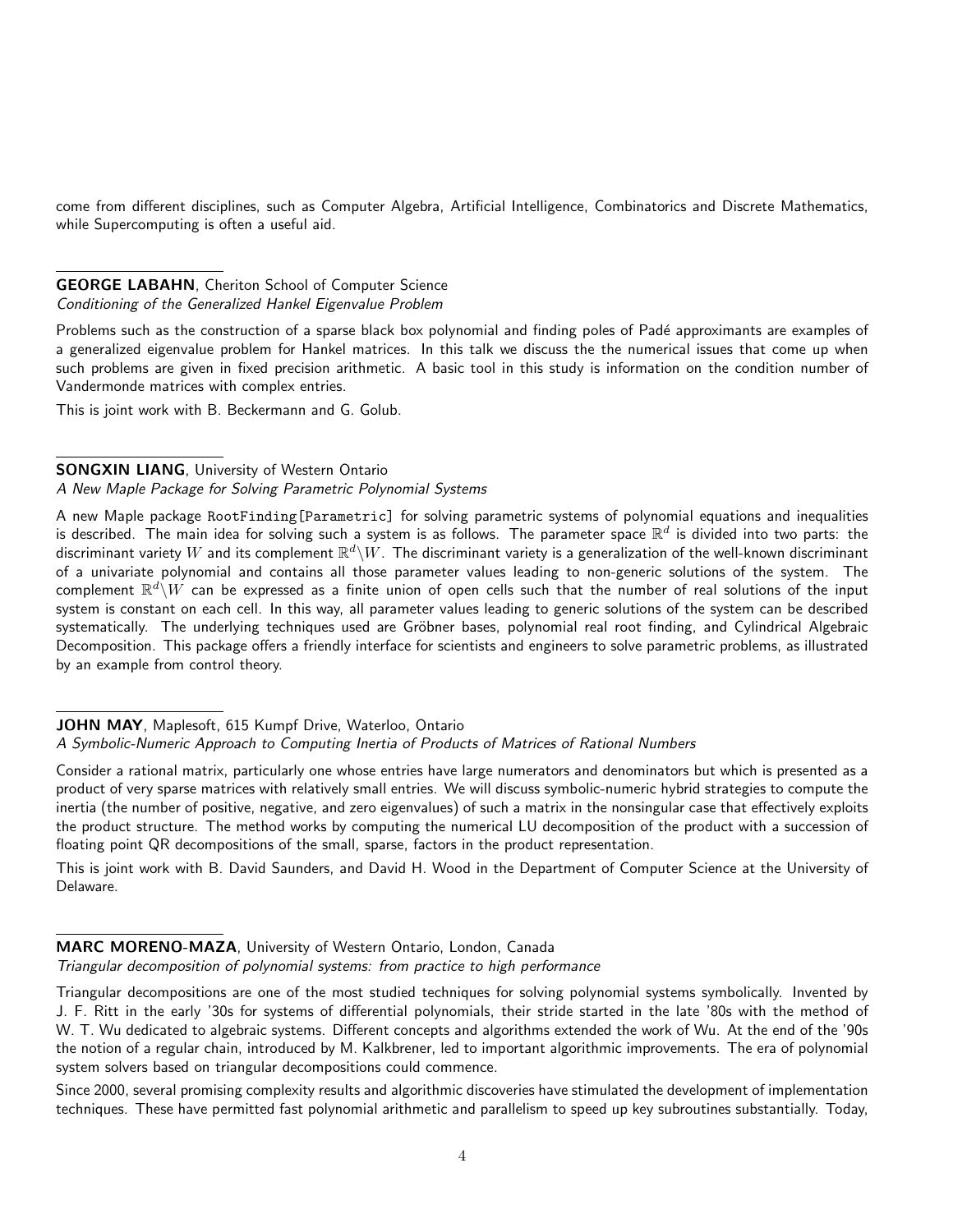new algorithms for computing triangular decompositions are being invented to make the best use of these techniques. I anticipate that triangular decomposition solvers will become an invaluable and irreplaceable support to scientific computing.

ERIC SCHOST, University of Western Ontario, London, ON Conversion algorithms for orthogonal polynomials

Families of orthogonal polynomials satisfy recurrence relations which are often the key to the design of fast algorithms. In this talk, we consider conversion problems, from an orthogonal basis to the monomial basis and conversely. Using the recurrence relation on orthogonal polynomials, one easily comes up with efficient algorithms for the direct conversion. We propose a fast algorithm for the converse direction, exploiting classical continued fractions identities and algorithm transposition techniques to reach a quasi-linear complexity.

Joint work with Bruno Salvy and Alin Bostan.

# ARNE STORJOHANN, University of Waterloo

Faster algorithms for the Frobenius canonical form

Like the better known Jordan form, the Frobenius form of a square matrix  $A$  over a field K is a unique representative of the set of all matrices similar to  $A$ . The Frobenius form captures completely the geometric structure of a matrix, and clearly reveals invariants such as the minimal and characteristic polynomial.

The problem of computing the form has been very well studied. Let  $2<\theta\leq3$  be such that  $O(n^\theta)$  operations in K are sufficient to multiply together two matrices in K $^{n\times n}.$  Over a sufficiently large field, with  $\#\mathsf{K}\ge n^2.$  Giesbrecht's (1993) randomized algorithm computes the Frobenius form  $F$ , together with a similarity transformation matrix  $U$  such that  $F=U^{-1}AU$ , using an expected number of  $O(n^\theta \log n)$  operations in K. More recently, Eberly (2000) describes a randomized algorithm, applicable over a field K of any size, that computes both the form and a transformation matrix using an expected number of  $O(n^{\theta}\log n)$ operations in K.

In this talk I describe a new randomized algorithm for computing the Frobenius form. Over a sufficiently large field the new algorithm uses an expected number of  $O(n^\theta)$  field operations, thus improving by a factor of  $\log n$  on previously known results. Once the Frobenius form itself has been computed, a similarity transformation matrix can be constructed using an additional  $O(n^{\theta} \log \log n)$  field operations.

Joint work with Clément Pernet.

## YUZHEN XIE, The University of Western Ontario Solving Polynomial Systems Symbolically and in Parallel

We present algorithms and an implementation framework for solving polynomial systems symbolically and in parallel.

We have developed a high-level categorical parallel framework, written in the Aldor language, to support high-performance computer algebra on symmetric multi-processor machines and multicores. A component-level parallel solver for computing triangular decompositions has been realized using this framework. Our solutions address the following challenges:

Symbolic methods are powerful tools in scientific computing. The implementation of symbolic solvers is, however, highly difficult. Indeed, they are extremely space and time consuming when applied to large examples. The increasing availability of parallel and distributed architectures offers the opportunity to realize high-performance solvers that can largely expand the range of solvable problems.

<sup>(1)</sup> creation of coarse-grained level parallelism aiming to achieve multi-level parallelization for symbolic solving over clusters of multiprocessor machines;